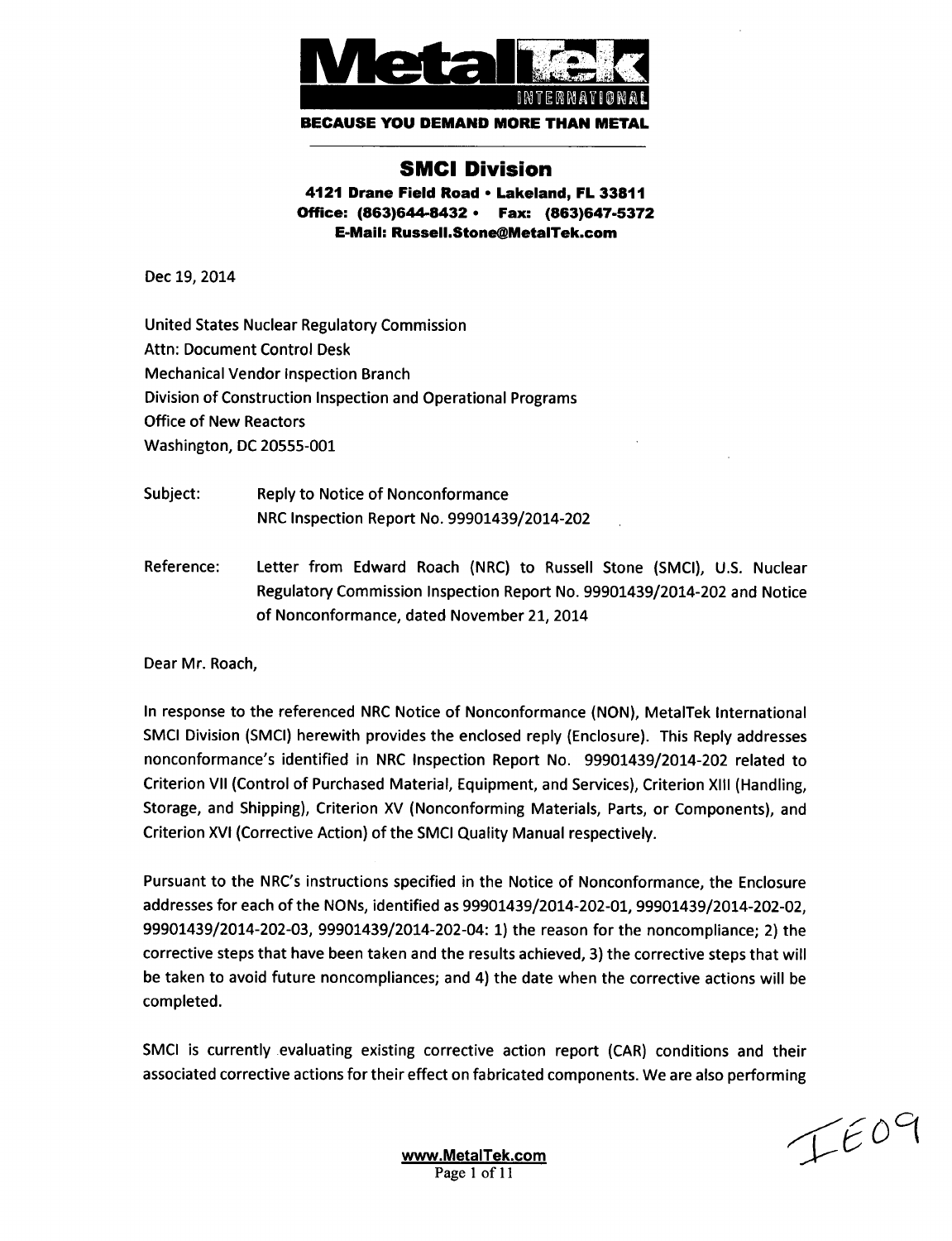

an evaluation of the NCRs for fabricated components. Both evaluations will be completed prior to releasing any safety-related components to either Vogtle or VC Summer sites.

SMCI understands the feedback received from the NRC during the inspection and in the published Inspection Report. We take that feedback very seriously; we recognize that the utmost attention to this feedback is the necessary response and have either completed or initiated actions to remedy the specific findings provided to avoid further noncompliance.

Sincerely,

 $\bar{z}$ 

Russell Stone Quality Manager MetalTek International, SMCI Division

Tim Ennis

Director of Nuclear Operations MetalTek International, SMCI Division

Enclosure: Reply to Notice of Nonconformance 99901439/2014-202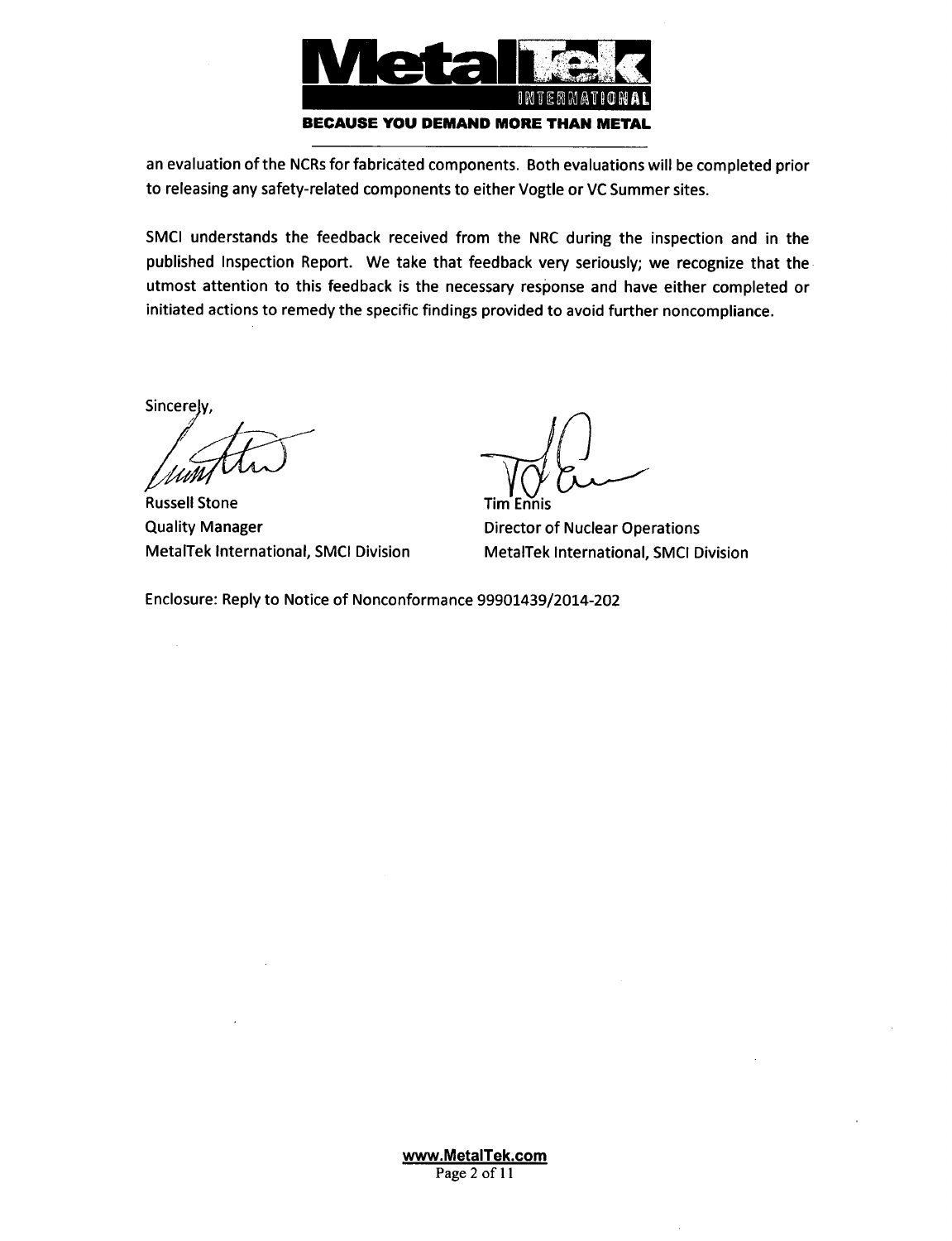

## SMCI REPLY TO NOTICE OF NONCONFORMANCE 99901439/2014-202-01, 99901439/2014-

## 201-02, 99901439/2014-202-03, & 99901439/2014-202-04

This is the SMCI Reply to the Notice of Nonconformance identified in NRC Inspection Report No. 99901439/2014-202, dated November 21, 2014.

Based on the results of a U.S. Nuclear Regulatory Commission (NRC) inspection conducted at the Specialty Maintenance and Construction, Inc. (SMCI) facility in Lakeland, FL, on October 13, 2014, through October 17, 2014, certain activities were not conducted in accordance with NRC requirements that were contractually imposed on SMCI by its customers or NRC licensees:

## NONCONFORMANCE 99901439/2014-202-01

A. Criterion XVI, "Corrective Action," in Appendix B, "Quality Assurance Program Criteria for Nuclear Power Plants and Fuel Reprocessing Plants," to Title 10 of the Code of Federal Regulations (10 CFR) Part 50, "Domestic Licensing of Production and Utilization Facilities," states that, "Measures shall be established to assure that conditions adverse to quality, such as failures, malfunctions, deficiencies, deviations, defective material and equipment, and nonconformance's are promptly identified and corrected. In the case of significant conditions adverse to quality, the measures shall assure that the cause of the condition is determined and corrective action taken to preclude repetition. The identification of the significant condition adverse to quality, the cause of the condition, and the corrective action taken shall be documented and reported to appropriate levels of management."

Paragraph 16.3.3.3 of Section 16.0 of SMCI's Quality Assurance Manual, "Corrective Action," Revision 3 dated December 23, 2013, states, in part, that "The Quality Manager in conjunction with the affected department manager or supervisor shall recommend the appropriate corrective action to be taken... The individual responsible for implementing the corrective measures shall propose a completion date, subject to the Quality Manager's acceptance."

Contrary to the above, as of October 16, 2014, SMCI failed to ensure that significant conditions adverse to quality were promptly identified and corrected, and also failed to ensure that significant conditions adverse to quality were corrected to preclude repetition.

## Specifically,

1. Corrective action taken in response to NRC finding, NON 99901439/2014-201-01, related to SMCI's failure to qualify a welding procedure in accordance with Westinghouse Electric Company document number APP-VW20-ZO-023, "Welding Specification for ASTM A240 UNS S32101 Duplex Stainless Steel," Revision 3, dated February 11, 2011, was inadequate. The NRC inspection team verified the corrective actions and determined that SMCI failed to effectively implement the corrective actions as documented in a letter from SMCI to the NRC dated June 6, 2014. SMCI did generate a welding procedure specification (WPS) and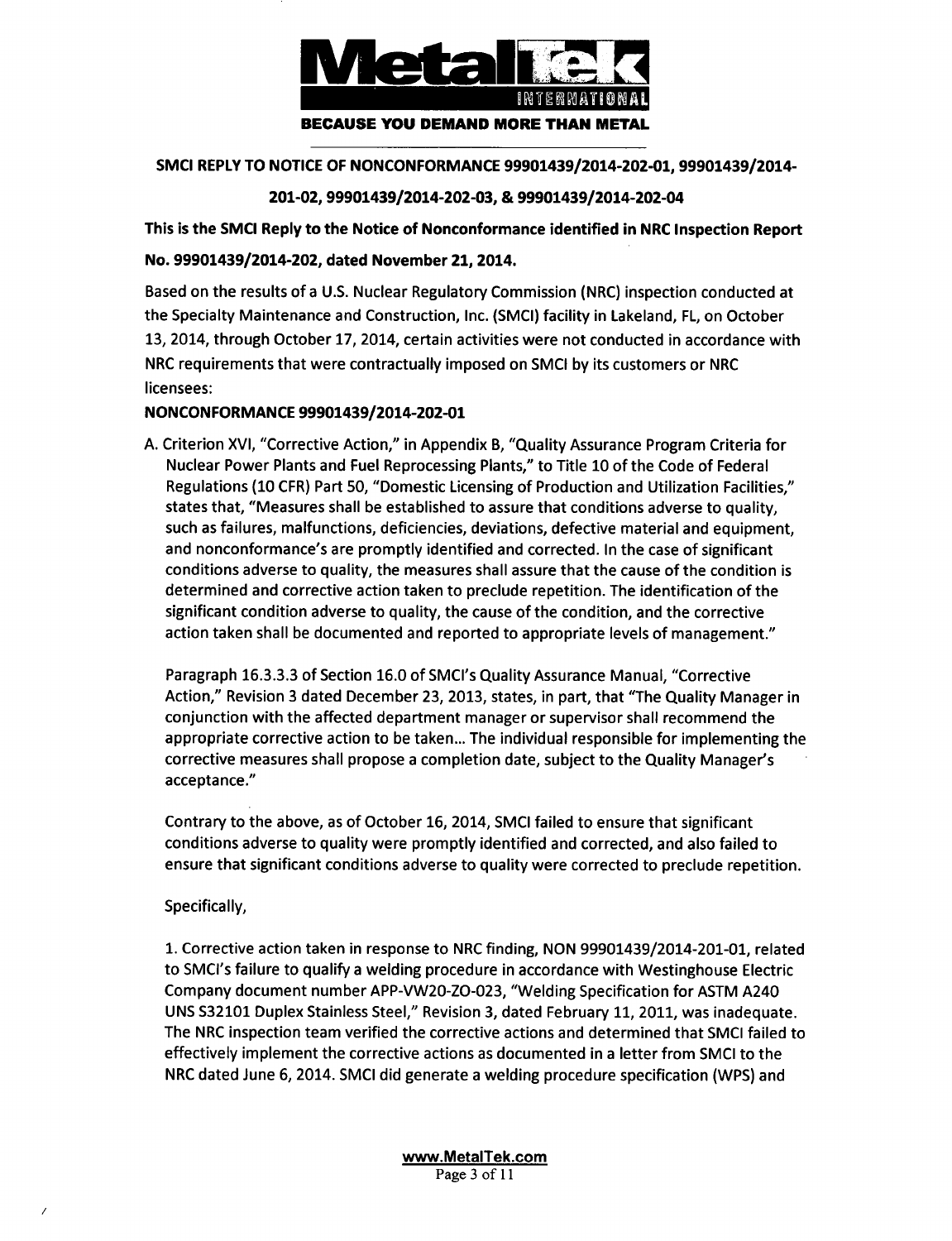

procedure qualification record (PQR) checklist, although these checklists have not been incorporated in SMCI's quality assurance program. In addition, the checklists failed to provide the necessary reference to meet the WEC specifications to address weld ferrite content in duplex stainless steel welds.

2. Corrective action taken in response to NRC finding, NON 99901439/2014-201-02, classified as a significant condition adverse to quality, related to SMCI's failure to adopt a Nonconformance Program that meets the requirements of Criterion XV in Appendix B to 10 CFR Part 50, was inadequate. The NRC inspection team verified the corrective actions and determined that SMCI failed to effectively implement the corrective actions as documented in a letter from SMCI to the NRC dated June 6, 2014. The NRC inspection team found several recurrent examples that indicate that the corrective actions taken to preclude repetition were inadequate. For example, the NRC inspection team identified four nonconformance (NCR) hold tags that did not contain the NCR number, and found seven items in the NCR holding area without proper identification and description of the cause of the nonconforming issue. Furthermore, the NRC inspection team determined that the SMCI training conducted for the new NCR procedure as part of the corrective action was ineffective.

This issue has been identified as Nonconformance 99901439/2014-202-01.

# 1. The Reason for the Noncompliance

Corrective Action Report (CAR) 2014-286 was initiated to document this issue.

The cause for the failure to ensure that significant conditions adverse to quality were promptly identified and corrected, and also failure to ensure that significant conditions adverse to quality were corrected to preclude repetition, has been determined to be that there is an overall lack of accountability and ownership at all levels of the organization for implementing corrective action program assignments adequately and in a timely manner.

Contributing causes have been determined to be that insufficient tracking methods are to monitor CAR assignments and due dates and that insufficient metrics have been developed to measure and assess CAR program performance, and the effectiveness, and CAs communicated to third party were not consistent with those identified in associated Corrective Action Report (CAR).

## 2. Corrective Steps That Have Been Taken and Results Achieved

\* The WPS/PQR checklist has been developed and has been described in procedure **QP** 3.2, Engineering Change Notices.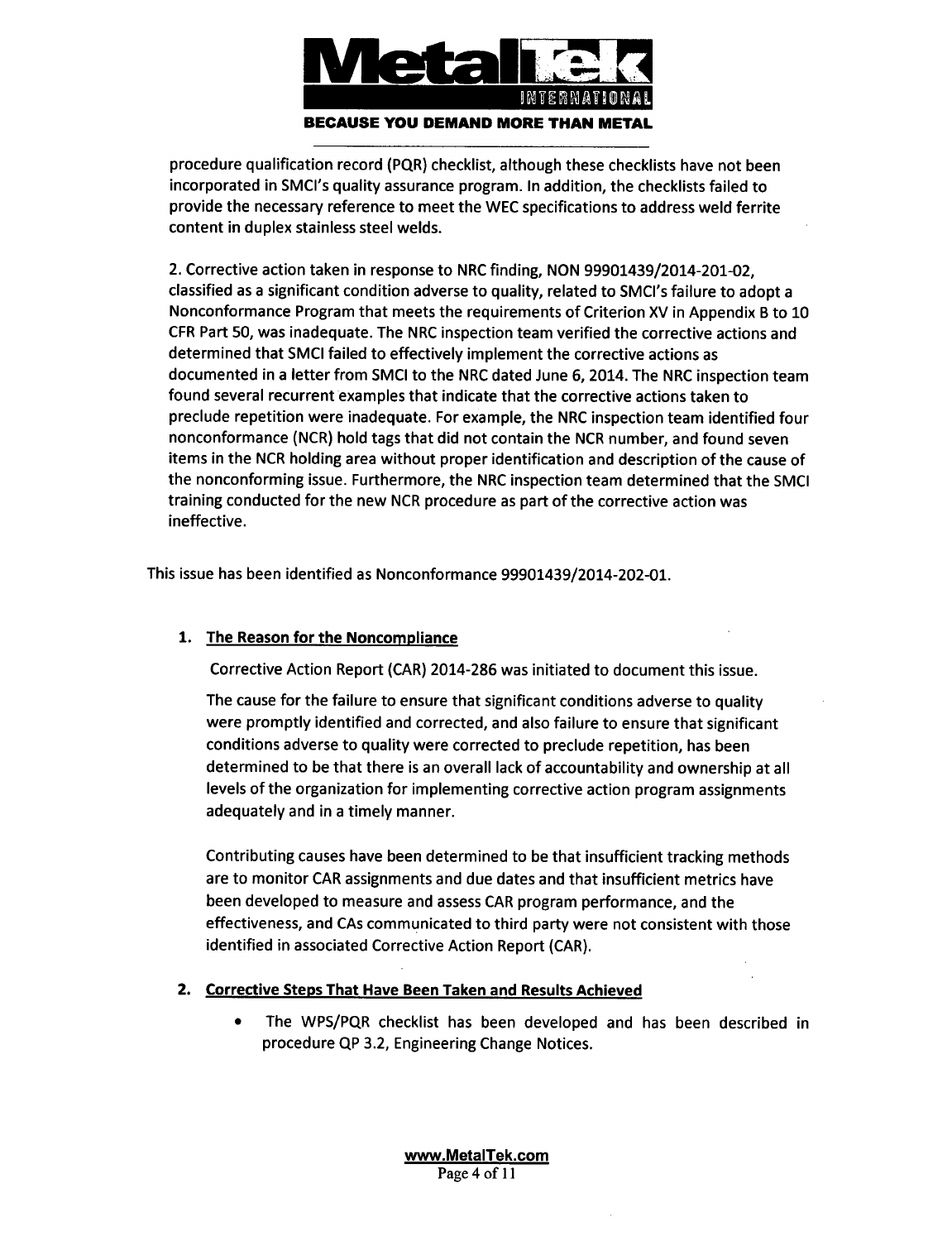

- **"** The electronic system was implemented on November 30, 2014.
- Training on NCR procedure and the process for new work instructions was conducted. Initial results show that the training was more effective than training that had been previously conducted. This judgment is based on review of NCR's being generated and plant management walk-through oversight of shop activities.

## **3.** Corrective Steps That Will Be Taken to Avoid Noncompliance and Date When Corrective Actions Will Be Completed

- \* Revise procedure **QP** 16.0 [procedure title] to strengthen the guidance for the MRB with respect to their role within the corrective action program. This is to be completed by January 30, 2015.
- Establish frequencies for Corrective Action Review Board (CARB) and Management Review Board (MRB) meetings. This is to be completed by January 30, 2015.
- **"** Revise QP-16.0 to more clearly define the assignment of process responsibilities to the stakeholders. This is to be completed by January 30, 2015.
- Revise QP-16.0 to define an escalation process to address timeliness issues. This is to be completed by January 30, 2015.
- Provide additional CAR training to SMCI personnel including expectations for engagement in their role in the CAR process. This is to be completed by February 27, 2015.
- Restructure the CAR Tracking Database. This is to be completed by January 30, 2015.
- Revise the CAR procedure to assign the Quality Manager as the single point of contact to ensure that issues and commitments related to issues identified by the NRC or customer are entered into a CAR for tracking and adequate and timely resolution. This is to be completed by January 30, 2015.
- \* Revise Corrective Action procedure, **QP** 16.0, to provide additional guidance for significance level determination. This is to be completed by January 30, 2015.
- The Corrective Action Program (CAP) group will complete the analysis for CAR backlog and will develop corrective action plans and due dates for [that group] (not clear what "that group" is) of CARs. This is to be completed by March 27, 2015.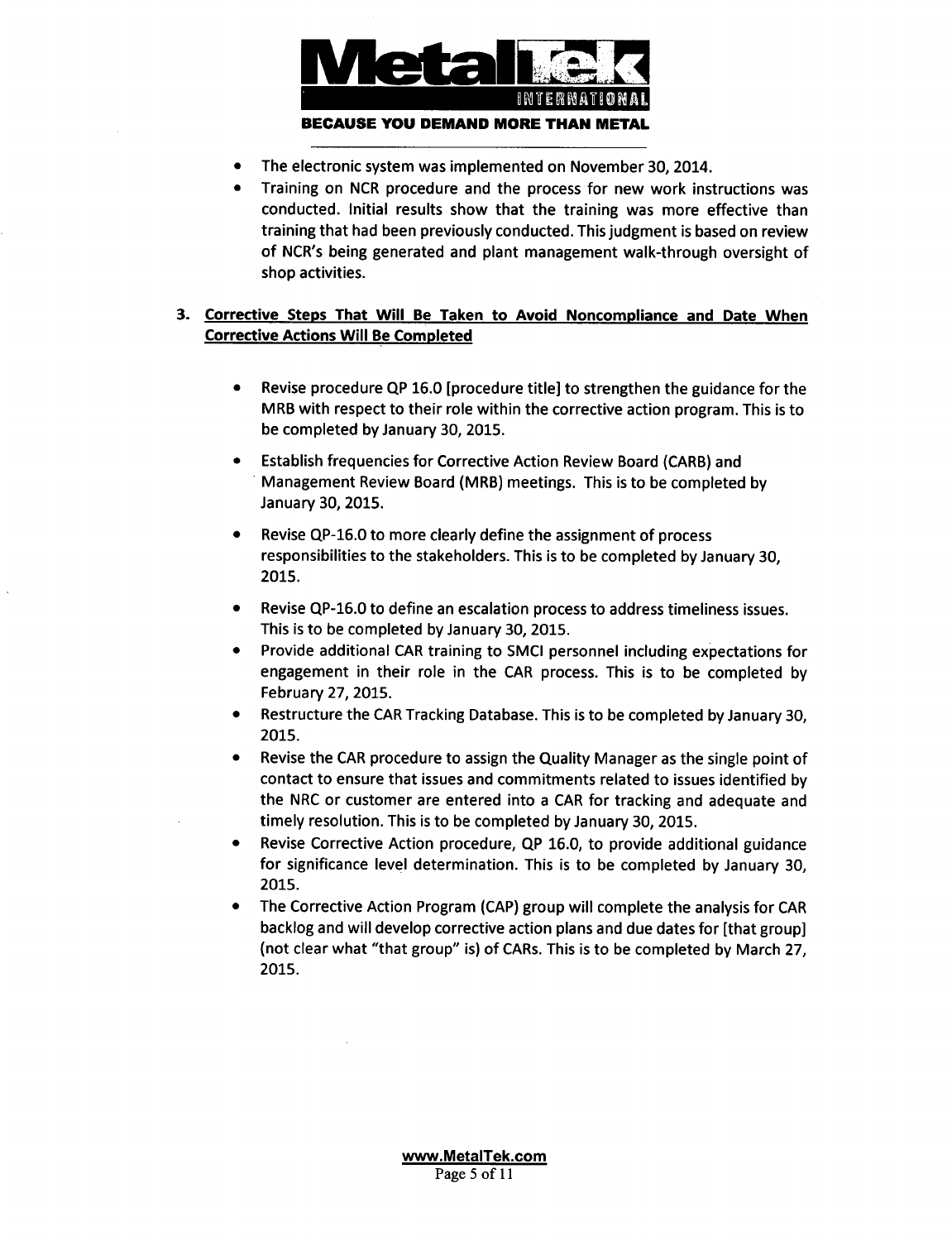

#### **NONCONFORMANCE** 99901439/2014-202-02

B. Criterion XV, "Nonconforming Materials, Parts, or Components," in Appendix B to 10 CFR Part 50, states, in part, that "Measures shall be established to control materials, parts, or components which do not conform to requirements in order to prevent their inadvertent use or installation. These measures shall include, as appropriate, procedures for identification, documentation, segregation, disposition, and notification to affected organizations. Nonconforming items shall be reviewed and accepted, rejected, repaired or reworked in accordance with documented procedures."

Paragraph 15.3.1 of Section 15.0 of SMCI's Quality Assurance Manual, "Control of Nonconforming Items," Revision 6 dated December 23, 2013, states, in part, that "Nonconforming conditions may be identified by an SMCI employee discovering a condition adverse to quality during processing activities affecting quality, or a supplier or subcontractor notifying SMCI of a nonconforming condition. Once a nonconformance is determined to exist, the SMCI employee shall document the nonconformance on a Nonconformance Report (NCR)."

Section 5.5.2.1 of SMCI procedure QP-5.3, "Manufacturing Travelers," Revision 2, dated September 4, 2014, states, in part, that "Manufacturing shall sign/initial and date all completed operations as they are completed." In addition, Section 5.5.2.2 states, in part, that "If Quality Inspection performs the inspection and determines the work performed by Manufacturing has not been completed in accordance with the operation description, the Traveler shall be returned to Manufacturing. Quality Assurance shall initiate a Nonconformance Report in accordance with QP-15.0 for all nonconforming conditions."

Contrary to the above as of October 16, 2014, SMCI failed to adequately identify, document, evaluate, segregate, disposition, and notify affected organizations of nonconforming products.

#### Specifically,

**1.** The NRC inspection team identified through interviews of manufacturing and quality inspection staff at SMCI that quality control (QC) inspectors do not always initiate an NCR for all nonconforming conditions found after a welder has completed a step in accordance with the operation description; instead, the **QC** inspectors extend the definition of "work in process" to justify rework of nonconforming conditions without proper documentation. Individuals described various administrative methods of classifying a weld as "in process" based on which signature blocks on a weld traveler had been signed and dated. This practice allowed unlimited iterations of grinding out and reworking of nonconforming conditions by a welder without documentation in an NCR.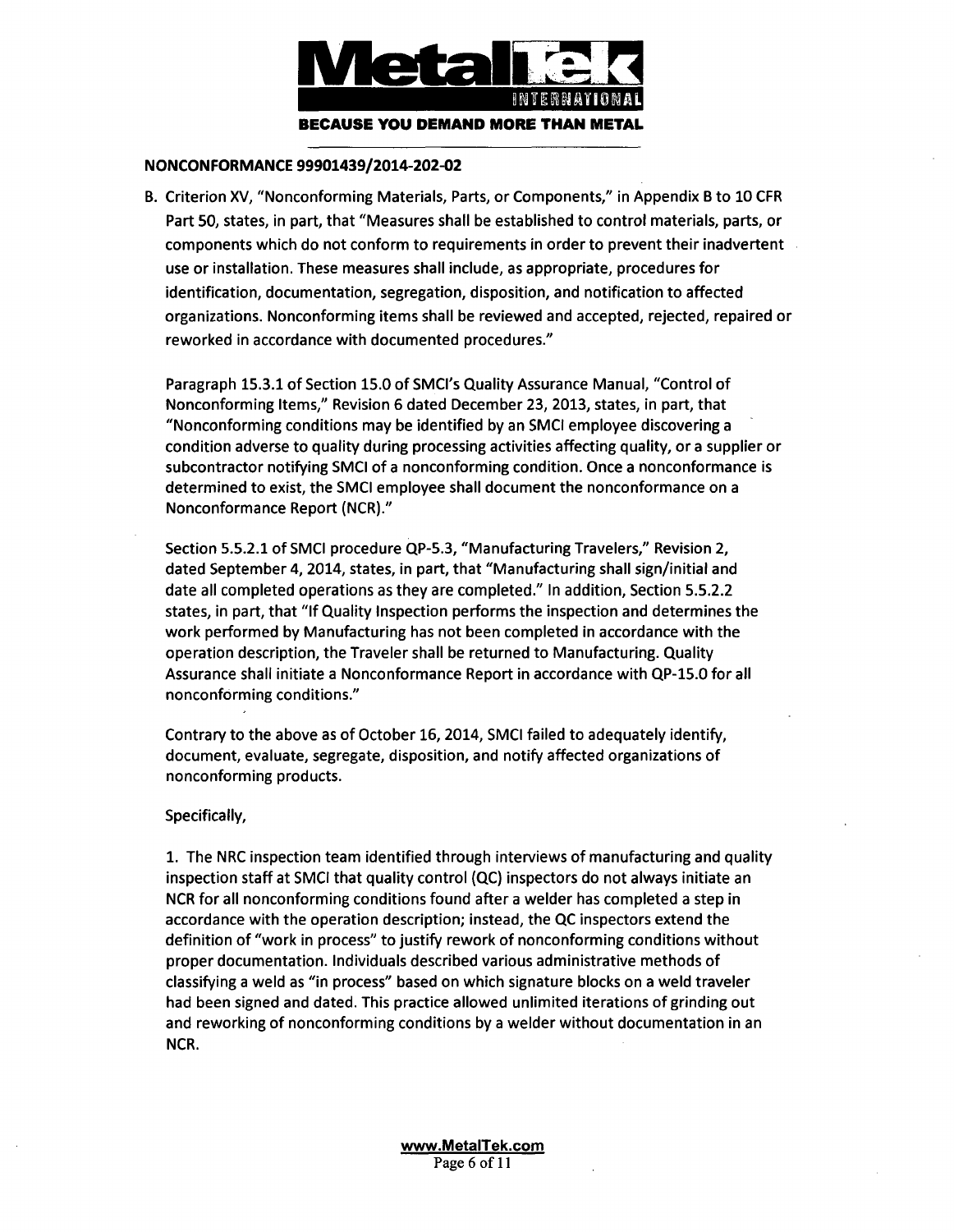

2. SMCI failed to generate an NCR for an oxidized spool of AWS E71T-1M/12M-JH4 flux core arc welding wire intended for use on the AP1000 CA-20 subassemblies 3 and 4 for Vogtle Electric Generating Plant Unit 3. The spool of wire was checked into the controlled storage area by a member of the SMCI staff in a known wetted condition, but rather than documenting the condition in an NCR, the employee attached a handwritten note stating that the spool should not be used.

This issue has been identified as Nonconformance 99901439/2014-202-02.

## 1. The Reason for the Nonconformance

This condition has been documented in Corrective Action Reports (CAR) 2014-268 and 2014-288.

The causal analysis for the failure to initiate NCRs for welding conditions has been determined to be unclear guidance in the SMCI Traveler procedure, **QP** 5.3 regarding what constitutes "in process" work.

The causal analysis for the failure to initiate an NCR for the weld wire spool has been found to be inadequate understanding of the NCR procedure and the need to initiate an NCR for items other than fabricated products. This was not found to be a procedural error.

## 2. Corrective Steps That Have Been Taken and Results Achieved

Training on the NCR process was completed on small groups by department, to ensure an adequate understanding was obtained by all personnel on NCR generation. This has resulted in identification of nonconformance's in both material and fabricated products having NCRs issued against them.

## **3.** Corrective Steps That Will Be Taken to Avoid Noncompliance and Date When Corrective Actions Will Be Completed

- \* QP 5.3, "Travelers", will be revised to address the requirements for NCR generation as well as defining "in process" work. This is expected to be completed and implemented by February 13, 2015.
- \* Training on "in process" work with SMCI personnel involved with fabrication and inspection. This is expected to be completed and implemented by March 13, 2015.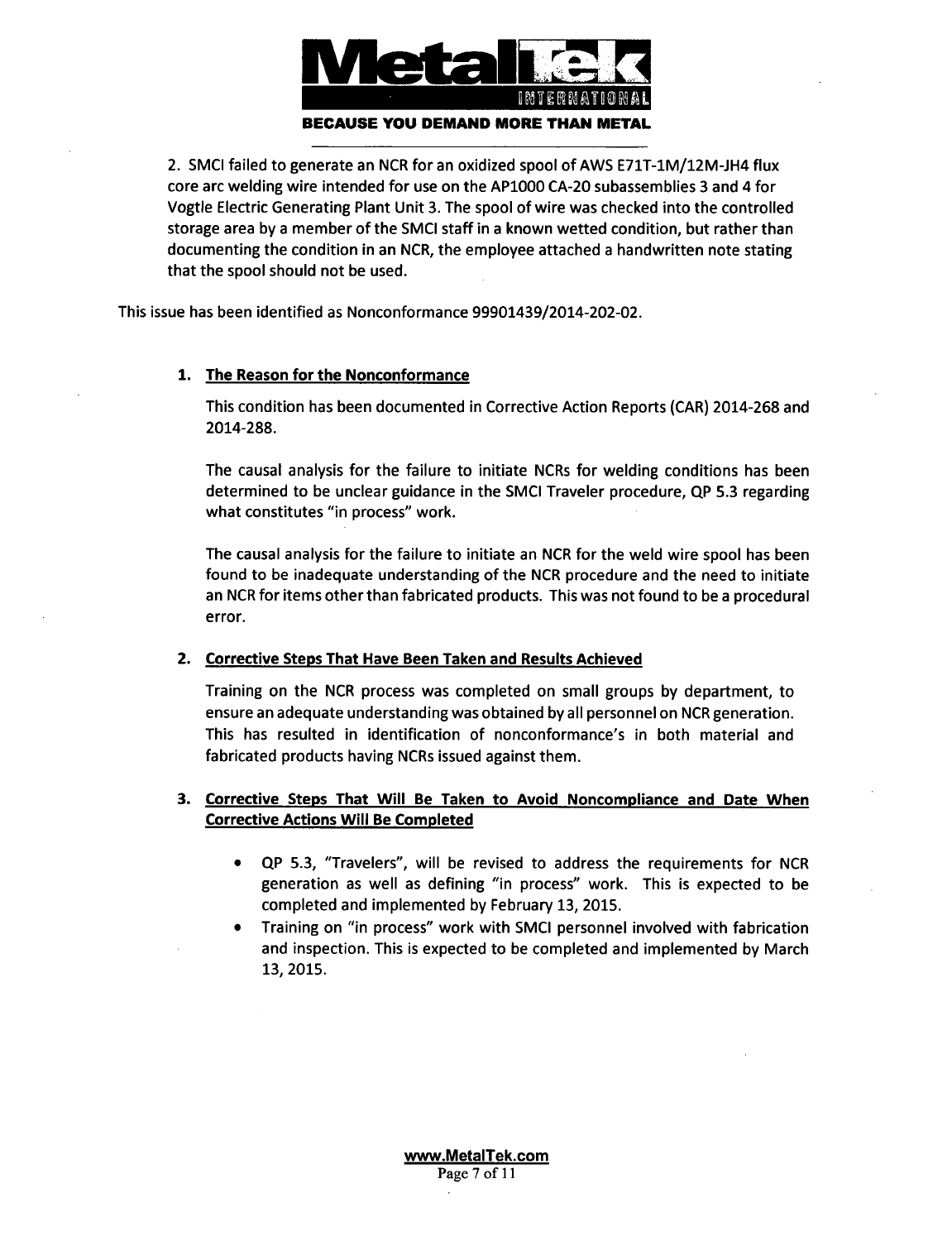

#### NONCONFORMANCE 99901439/2014-202-03

C. Criterion XIII, "Handling, Storage, and Shipping," in Appendix B to 10 CFR Part 50, states, in part, that "Measures shall be established to control the handling, storage, shipping, cleaning and preservation of material and equipment in accordance with work and inspection instructions to prevent damage or deterioration."

Subsection 6.1.2.d of Section 6, "Storage," of Subpart 2.2, "Quality Assurance Requirements for Packaging, Shipping, Receiving, Storage, and Handling of Items for Nuclear Power Plants," of the American Society of Mechanical Engineers Nuclear Quality Assurance (NQA)-I, "Quality Assurance Requirements for Nuclear Facility Applications,"

1994 Edition, states, in part, that "Level D items may be stored outdoors in an area marked and designated for storage that is well drained. Items shall be stored on cribbing or equivalent to allow for air circulation and to avoid trapping water."

Subsection 5.a, "Storage Level D," of Section 1.2, "Storage Area Requirements," of Appendix 1, "Storage Levels and Cleanliness Classes," to SMCI's QP-13.0, "Material, Handling, Storage, and Shipping," Revision 4, dated September 8, 2014, states, in part, "Outdoor storage - well drained. Items shall be stored on cribbing, or equivalent, to allow for air circulation and to avoid trapping water."

Contrary to the above, as of October 16, 2014, SMCI failed to establish adequate measures for the storage of Level D items to prevent damage or deterioration. Specifically, the NRC inspection team identified several locations where Level D material was being stored that did not have proper drainage. For example, several of the materials being stored were retaining water, had standing water directly beneath the material, and in some cases the pallets holding the material were sinking into the mud created by the water.

This issue has been identified as Nonconformance 99901439/2014-202-03.

## 1. The Reason for the Nonconformance

This condition has been documented in Corrective Action Reports (CAR) 2014-281.

The causal analysis for the failure to identify and correct the material storage issue has been found to be the absence of an active system or process to monitor the elevations of the facility.

## 2. Corrective Steps That Have Been Taken and Results Achieved

Material Storage areas that were identified by the NRC and SMCI to have improper drainage have been graded or the material has been moved from the area. This has resulted in no indications of improper storage during the recent rain storms as noted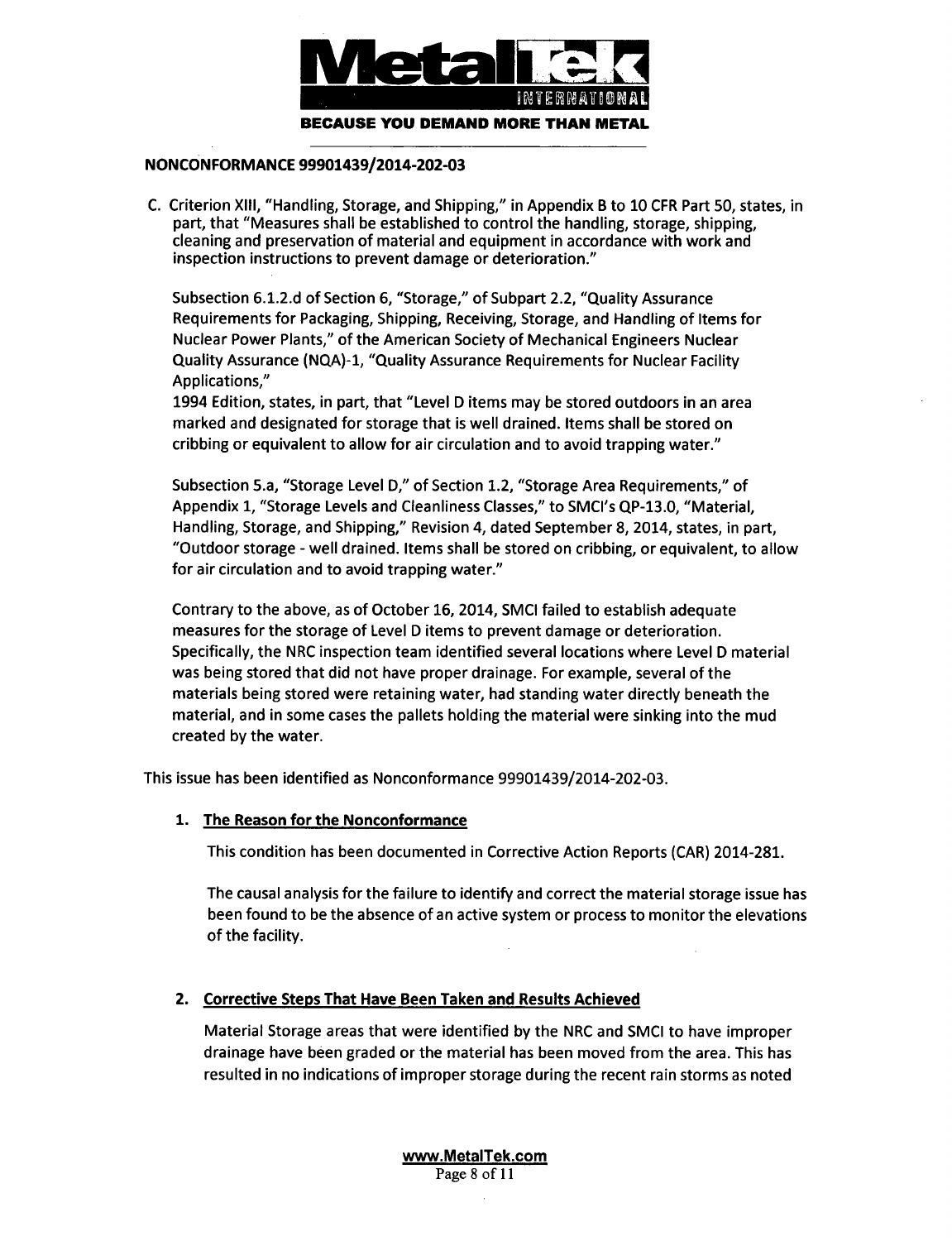

during site walk-throughs **by** management.

## **3.** Corrective Steps That Will Be Taken to Avoid Noncompliance and Date When Corrective Actions Will Be Completed

- **"** Provide additional drainage piping along east side of property to tie in to existing drainage system. This is to be completed **by** January **30, 2015.**
- **"** Regrade area surrounding new paint building. This is to be completed **by** January **30, 2015.**
- **"** Conduct a full site survey for elevations and grading **by** outside contractor. This is to be completed **by** February **27, 2015.**
- **"** Develop a work instruction and train personnel for facility elevation monitoring **by** Environmental, Health and Safety. This is to be completed **by** January **30, 2015.**
- **"** Develop a surveillance plan and schedule for the monitoring of material storage throughout the facility. This will be completed **by** January **30, 2015.**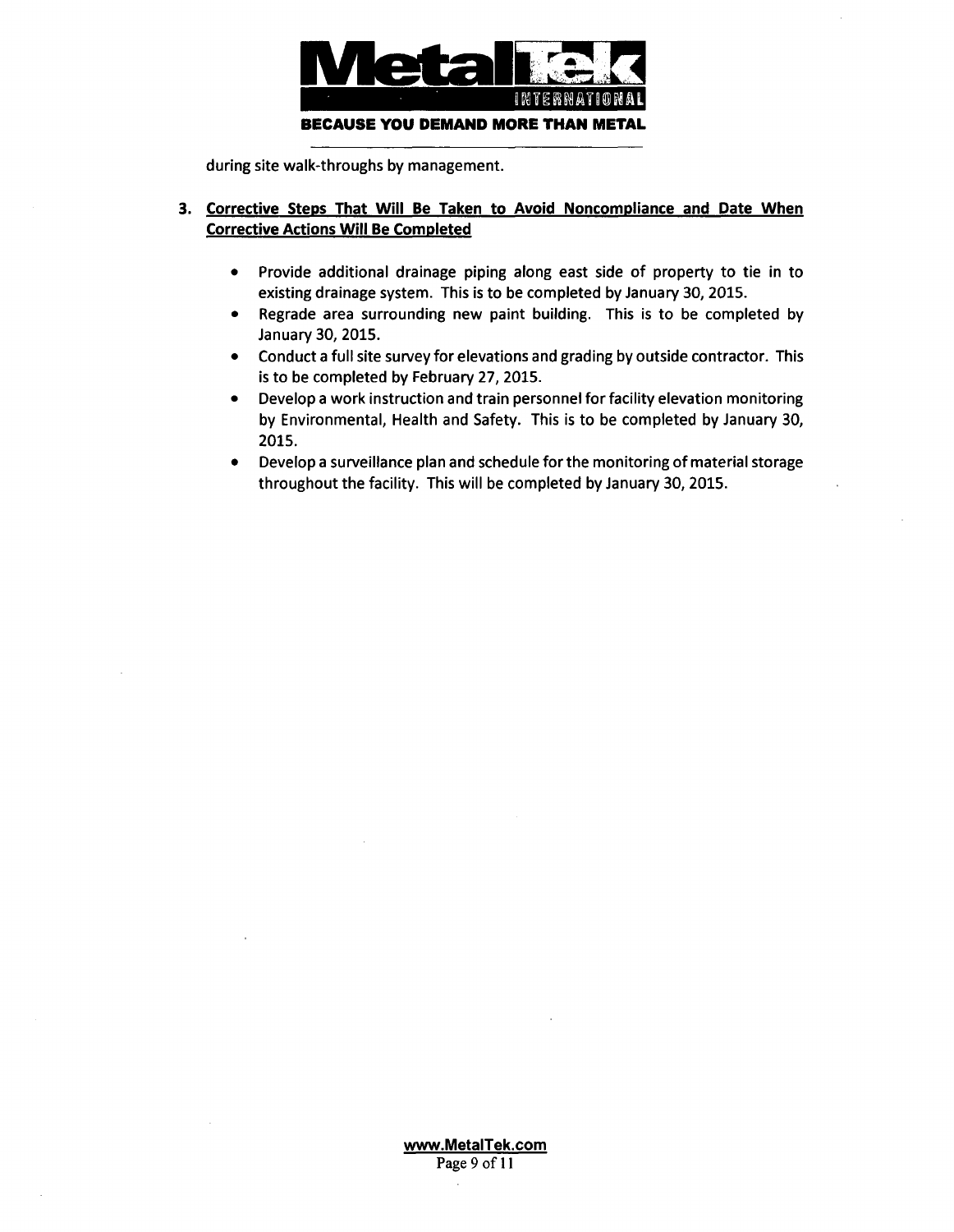

#### NONCONFORMANCE 99901439/2014-202-04

D. Criterion VII, "Control of Purchased Material, Equipment, and Services," in Appendix B to 10 CFR Part 50, states, in part, that "Measures shall be established to assure that purchased material, equipment, and services, whether purchased directly or through contractors and subcontractors, conform to the procurement documents. These measures shall include provisions, as appropriate, for source evaluation and selection, objective evidence of quality furnished by the contractor or subcontractor, inspection at the contractor or subcontractor source, and examination of products upon delivery."

Appendix E, "Detrimental and Prohibited Material Control," to WEC document number, APP- GW-ZO-602 "AP1000 Cleaning and Cleanliness Requirements of Equipment for Use in Nuclear Supply and Associated Systems," Revision 3, dated February 8, 2013, states, in part, that "marking materials to be used on the surface of items during manufacture and installation shall be evaluated prior to use to determine if contaminants are present." The document further states, in part, that "possible sources of contaminants include temperature indicating crayons." Table IV, "Detrimental Material Limits for Non-Product Material," in Appendix E lists the contaminants that may be detrimental to various component materials.

Contrary to the above, as of October 16, 2014, SMCI failed to assure that purchased material conforms to the procurement documents. Specifically, SMCI failed to verify that temperature indicating crayons, used in the fabrication of AP1000 safety-related components, were free of contaminants in accordance with the requirements of Appendix E to WEC document number APP-GW-ZO-602. Contaminants present on stainless steel surfaces can increase the material's susceptibility to stress corrosion cracking.

This issue has been identified as Nonconformance 99901439/2014-202-04.

## 1. The Reason for the Nonconformance

This condition has been documented in Corrective Action Reports (CAR) 2014-288.

The causal analysis for the failure to perform receipt inspection of the "nuclear" consumables has been found to be the failure to identify Quality Requirements on the purchase orders issued for those consumables. A contributing cause is that the personnel in shipping and receiving did not view these items as those requiring receipt inspection.